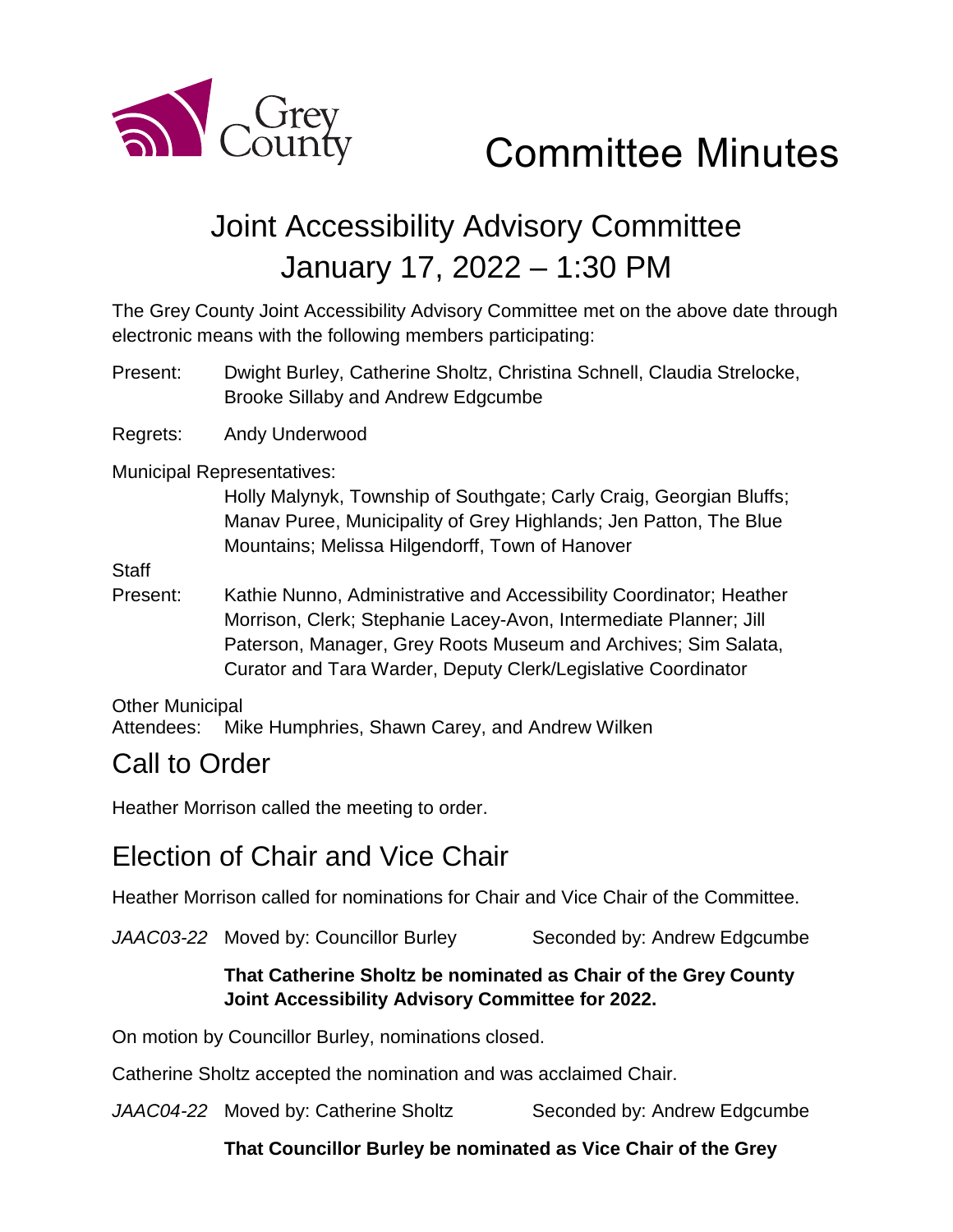#### **County Joint Accessibility Committee for 2022.**

On motion by Brooke Sillaby, nominations closed.

Councillor Burley accepted the nomination and was acclaimed Vice Chair of the Committee for 2022.

Catherine Sholtz then assumed the Chair.

### Declaration of Interest

There were no declarations made.

## Site Plan Reviews

#### *Arthur Street Municipal Parking Lot – Town of the Blue Mountains*

Mike Humphries addressed the Committee on the Arthur Street Municipal Parking Lot in the Town of the Blue Mountains. It is accessed from Highway 26 and is located behind the TD Bank in Thornbury.

The lot will include lighting, consideration for electric vehicles, landscape design, and a pedestrian plaza is also proposed with a leisure area and picnic tables.

He provided a rendering of what the parking lot would look like upon completion.

It was noted that there are 49 standard parking spaces and 3 accessible spaces.

Municipal representatives were asked to remind staff that any site plans come with detailed reports that describe the site plans so that sufficient information is provided to the Committee.

JAAC05-22 Moved by: Councillor Burley Seconded by: Andrew Edgcumbe

**That the design of the Arthur Street Municipal Parking Lot in the Town of the Blue Mountains be supported as designed.**

Carried

#### Reports

#### *Draft Age Friendly Community Action Plan Discussion*

Stephanie Lacey-Avon addressed the Committee and guided the discussion on the draft Age Friendly Community Action Plan.

The Committee specific priorities and actions items were reviewed. They included: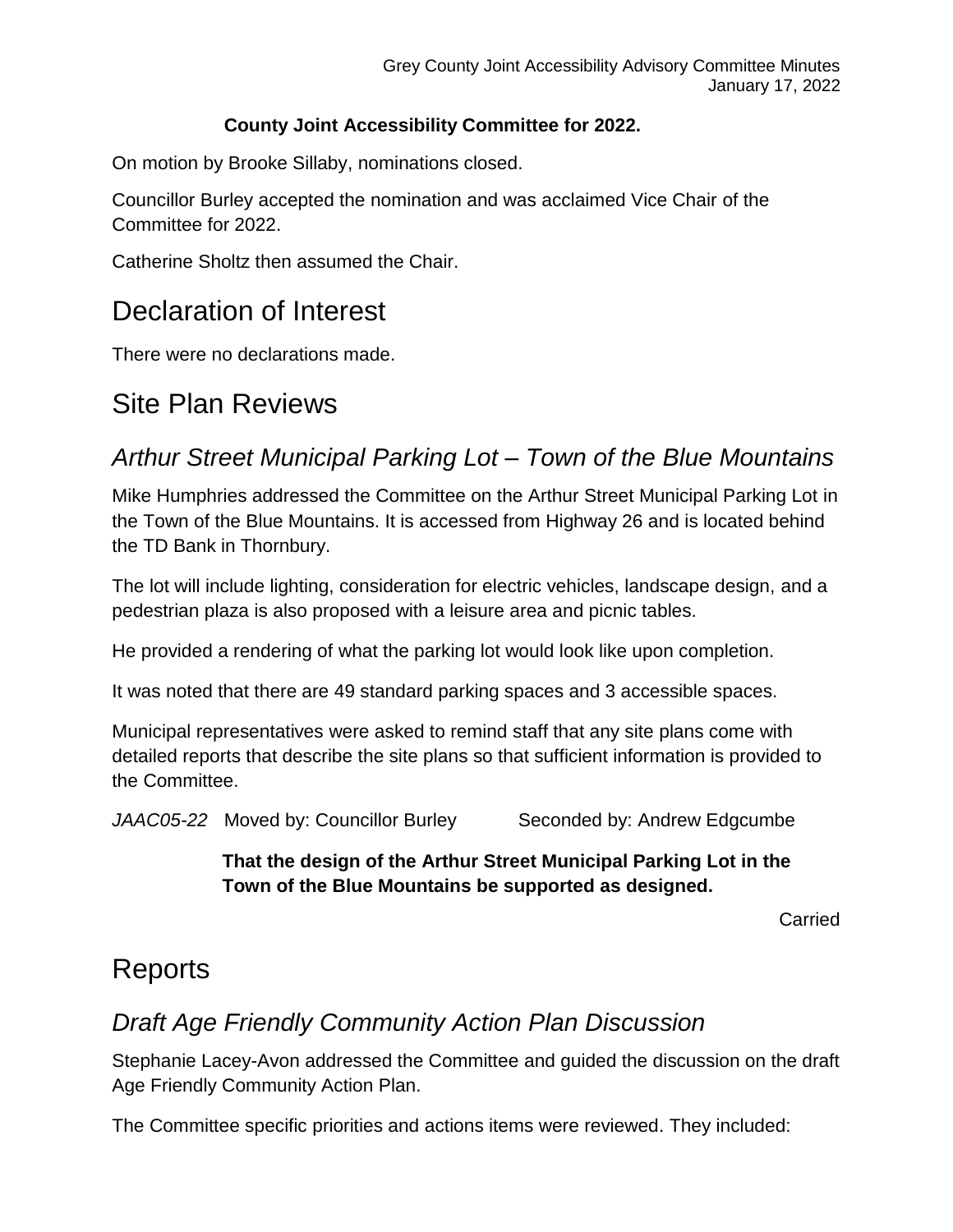- Ensuring outdoor public spaces are accessible to a wide array of ages and abilities.
- Improve accessibility of public and private buildings.
- Enhance transportation infrastructure safety for all users.
- Develop new and accessible housing units and identify incentives and programs that support housing retrofits, to ensure home quality and safety.
- Promote and strengthen existing and future partnerships with community organizations and groups to enhance socially culturally and community relevant outreach efforts
- Find ways to encourage a variety of people to come out to inclusive social events and activities
- Increase awareness around the value of cultural and social diversity, through the provision of events and education
- Diversify forms of communication and messaging to be accessible and relevant to people of all ages and capacities
- Review of strategies and practices to identify systemic barriers towards access of quality health care and community services for people of all ages and abilities.
- Strengthen partnership and capacities of existing community health and service providers
- Develop and implement strategies to diversify recruitment and retention of People of Colour, newcomers, young people, seniors, Indigenous communities, women, etc. for local employment, volunteer, and civil leadership opportunities

Discussion occurred on the Committee's role within each of the items.

#### *Grey Roots Museum and Archives – Accessibility Considerations in the Gallery Redesign*

Jill Paterson provided a presentation on the gallery redesign at Grey Roots Museum and Archives. Staff are working with a design consultant, Origin Studios, to provide a design and map out content for three new sections of the Grey County Gallery. This gallery is located to the left of the main entrance.

Origin Studios has taken their approach from the Smithsonian Guidelines for Accessible Design, the Accessibility Standards for Exhibitions from Ingenium, and the Canadian Museum for Human Rights Inclusive Design and Accessibility Guidelines. The gallery components include:

- Visitor flow and floor plan
- Exhibit walls
- Objects in Casework
- Text Panels and Object Labels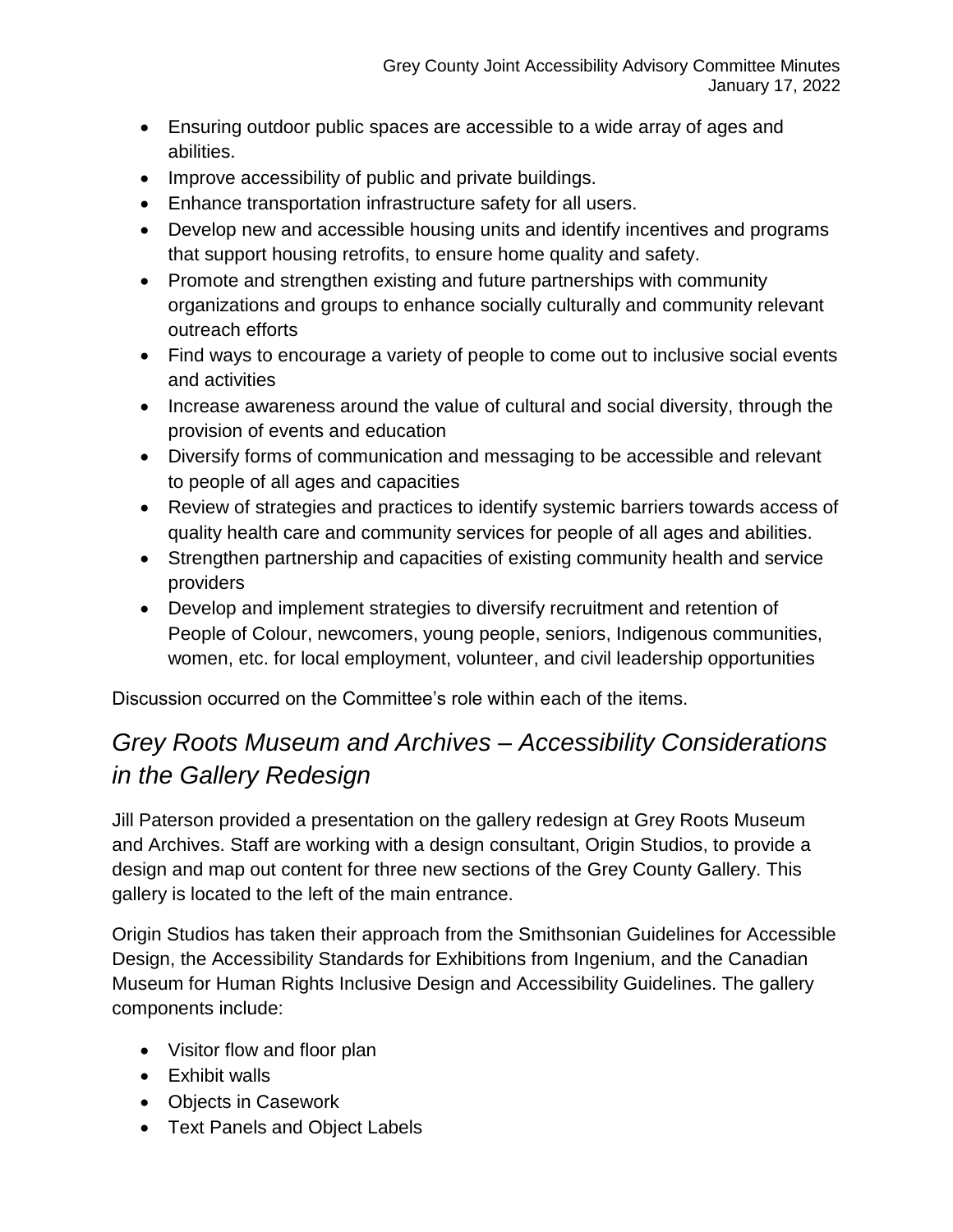- Digital Experiences
- Hands On Activities

Feedback was provided from the Committee. Consideration should be given to the height of the digital and hands on activities to ensure everyone is able to access them.

It was noted that people can ask for assistance at any time to have a staff member describe and convey information to patrons from the exhibits.

#### *Heritage Square Project*

Andrew Wilken addressed the committee on the Heritage Square Project in the Town of Hanover. Currently, there is a concrete stage and bench seating built into the hill which is used for outdoor performances. There is no shelter and because of this, the use is limited. The Town would like to put a cover over the platform/stage to make it into a type of bandshell and perhaps build a walkway from the existing pathways and walkways within the park.

Staff are interested in initial input and considerations from the Committee. The intent isn't necessarily to put a railing around the stage because it is only about 12 inches off the ground so perhaps identification strips could be used to show that the platform ends.

Feedback was provided on what to use to warn visually impaired patrons that the edge of the platform is there.

It was noted that there is lighting for safety and security.

Staff will share upcoming designs with the Committee when they are available.

#### *Election Accessibility Plan Discussion*

One of the Grey County member municipalities asked what was needed for election plan consultation with accessibility advisory committees. Kathie Nunno has reached out to the municipal members of ONAP group (Ontario Network of Accessibility Professionals) and received lots of great input.

The Township of Brock provided Grey County with a voting location accessibility checklist which is included as a reference document.

The consensus is that election accessibility plans must be presented to accessibility advisory committees for review and comment.

Other interesting approaches include:

- AAC conducts audits of the polling stations
- Consult with the AAC as the election accessibility plan is being developed